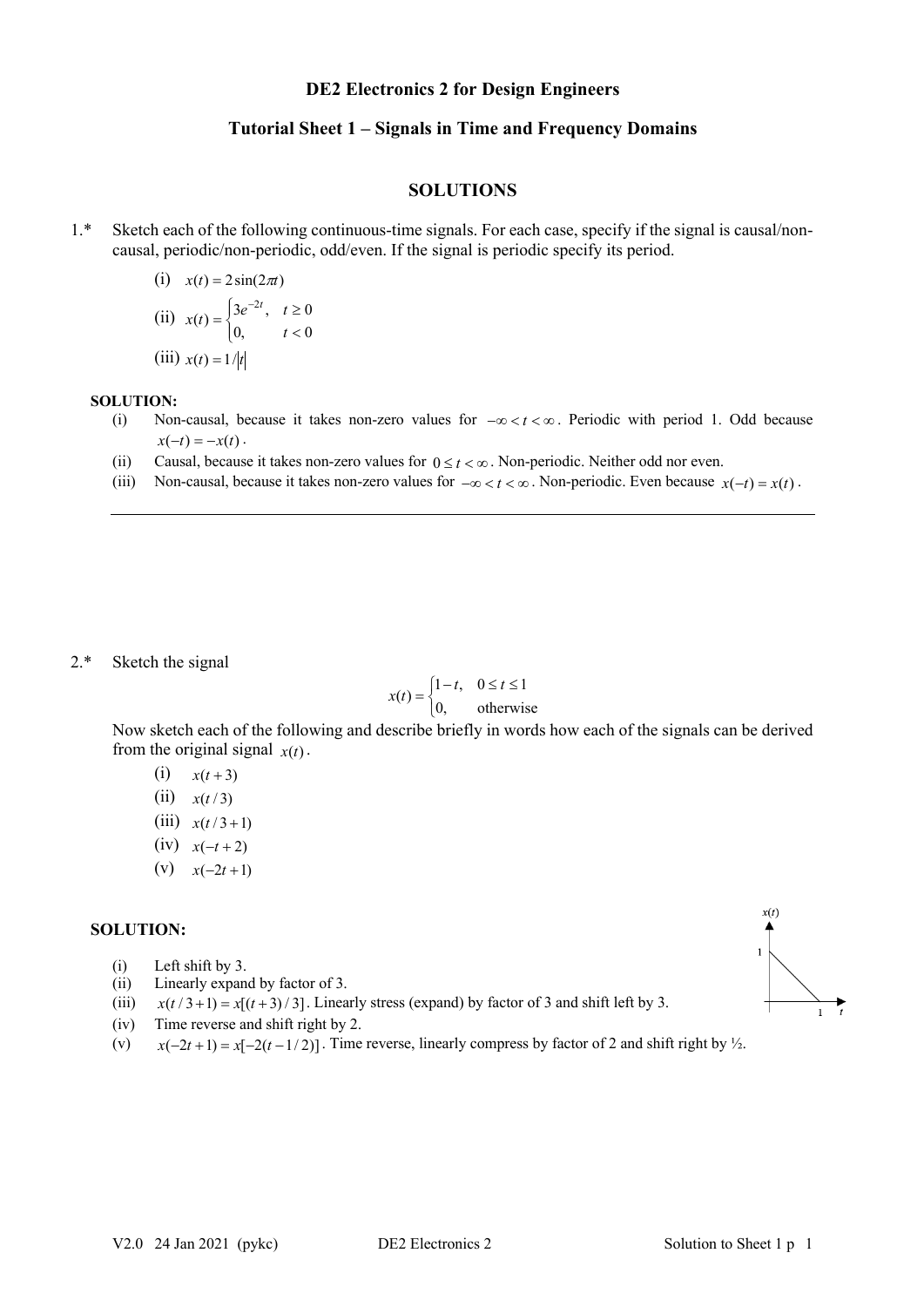3.\*\* Sketch each of the following signals. For each case, specify if the signal is causal/non-causal, periodic/non-periodic, odd/even. If the signal is periodic specify its period.

(i) 
$$
x[n] = \cos(n\pi)
$$
  
\n(ii)  $x[n] = \begin{cases} 0.5^{-n}, & n \le 0 \\ 0, & n > 0 \end{cases}$ 

#### SOLUTION:

- (i) Non-causal, because it takes non-zero values for  $-\infty < n < \infty$ . Periodic with period 2. Even because  $x[-n] = x[n]$ . We all know how it looks like.
- (ii) Non-causal, because it takes non-zero values for  $-\infty < n \leq 0$ . Non-periodic. Neither odd nor even.



4.\* Sketch the spectrum of the time domain signal.

(i) 
$$
x(t) = \sin(2\pi \times 350t) + 0.35 \times \sin(6283t) + 0.1
$$

**(ii)**  $y(t) = 1.5 \times \cos(2199t) + \sin(2\pi \times 1000t + \pi/2)$ 

## SOLUTION:

(i) We will only consider the magnitude spectrum.

x(t) has three components: dc, and f1 = 350Hz, f2 =  $6283/2\pi = 1000$ Hz. If we plot the spectrum using only positive frequency axis as amplitude of sine waves, then



or if we apply Euler's formula and express the spectrum as exponential functions, then the spectrum will be: